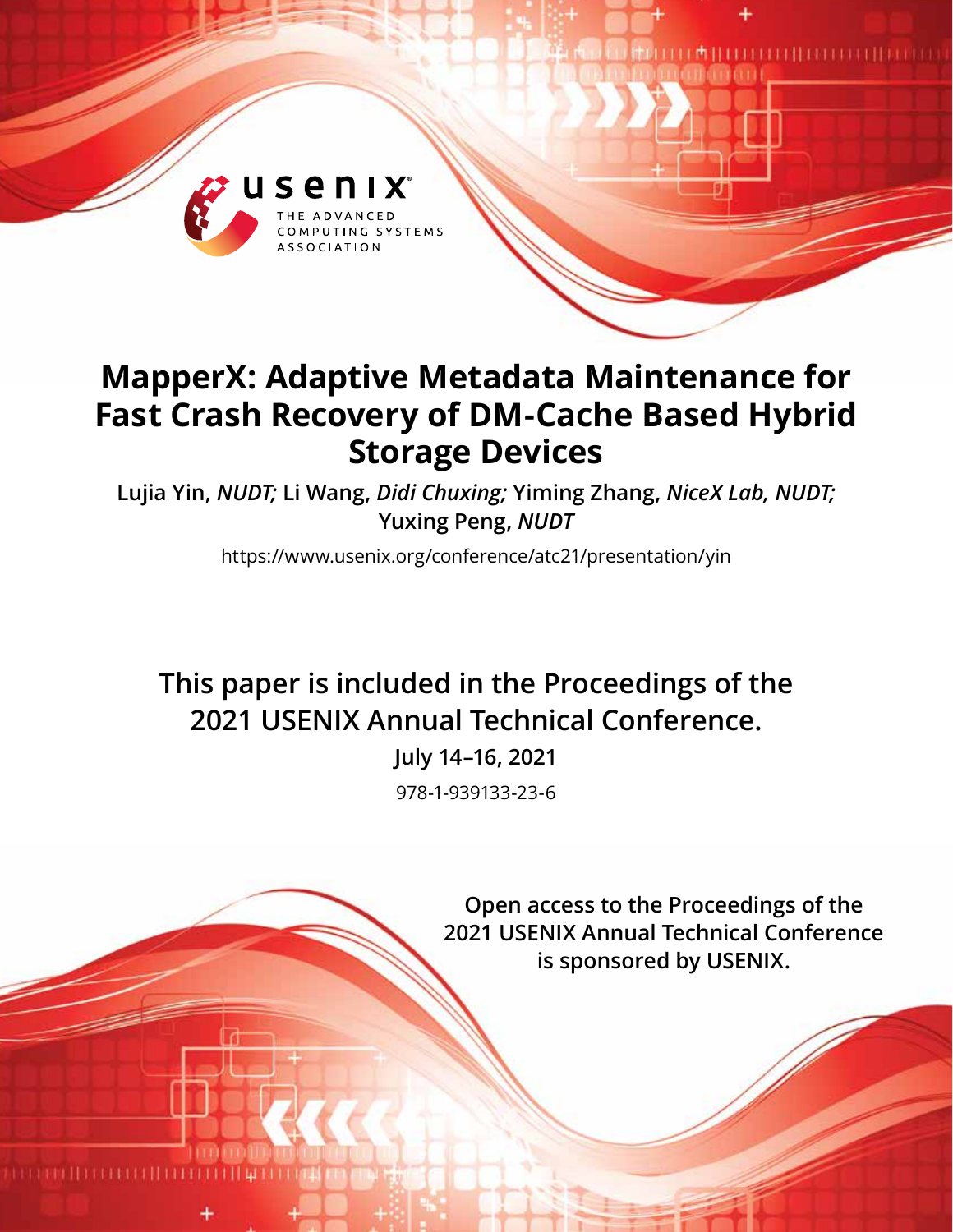## MapperX: Adaptive Metadata Maintenance for Fast Crash Recovery of DM-Cache Based Hybrid Storage Devices

Lujia Yin *ylj1992nudt@gmail.com NUDT*

Li Wang *laurence.liwang@gmail.com Didi Chuxing*

Yiming Zhang *zym@nicexlab.com (Corresponding) NiceX Lab, NUDT*

Yuxing Peng *pengyuxing@aliyun.com NUDT*

#### Abstract

DM-cache is a component of the device mapper of Linux kernel, which has been widely used to map SSDs and HDDs onto higher-level virtual block devices that take fast SSDs as a cache for slow HDDs to achieve high I/O performance at low monetary cost. While enjoying the benefit of persistent caching where SSDs accelerate normal I/O without affecting durability, the current design of DM-cache suffers from long crash recovery times (at the scale of hours) and low availability. This is because its metadata of dirty bits has to be *asynchronously* persisted for high I/O performance, which consequently causes *all* cached data on SSDs to be assumed dirty and to be recovered after the system is restarted.

This paper presents MapperX, a novel extension to DMcache that uses an on-disk adaptive bit-tree (ABT) to *synchronously* maintain the metadata of dirty bits in a hierarchical manner. Leveraging spatial locality of block writes, MapperX achieves controlled metadata persistence overhead with fast crash recovery by adaptively adding/deleting leaves in the ABT where different levels represent the states of blocks with different granularity. We have implemented MapperX for Linux DM-cache module. Experimental results show that the MapperX based hybrid storage device outperforms the original DM-cache based hybrid device by orders of magnitude in crash recovery times while only introducing negligible metadata persistence overhead.

## 1 Introduction

SSDs (solid state drives) are preferable to HDDs (hard disk drives) in building cloud storage systems [11, 31, 33, 35, 43, 44, 51, 65, 66] as SSDs significantly outperform HDDs in random small I/O [13, 14, 26, 27, 40] which is dominant in the cloud [44, 48]. Since currently SSDs are still much more expensive than HDDs, in recent years we see a trend of adopting HDD-SSD hybrid storage for high I/O performance at low monetary cost. For instance, URSA [38] is a distributed block storage system which stores primary

replicas on SSDs and replicates backup replicas on HDDs; and SSHD [28] integrates a small SSD inside a large HDD of which the SSD acts as a cache.

As the demand of HDD-SSD hybrid storage increases, Linux kernel has supported users to combine HDDs and SSDs to jointly provide virtual block storage service. DMcache [5] is a component of the device mapper [4] in the kernel, which has been widely used in industry to map SSDs and HDDs onto higher-level virtual block devices that take fast SSDs as a cache for slow HDDs. DM-cache records the mapping between SSDs and HDDs for each cached block in its metadata. When DM-cache adopts the default writeback mode, a block write will go only to the SSD cache and get acknowledged after being marked dirty, so that the dirty block could be *demoted* from the SSD cache to the HDD later in a batch for accelerating random small I/O. Linux kernel also provides other modules (Bcache [3] and Flashcache [9]) which have similar functionalities with DM-cache.

While enjoying the performance benefit of persistent caching without affecting data durability [68], in the current design of DM-cache and its variations the metadata of dirty bits has to be *asynchronously* persisted (with a hard-coded period of one second), otherwise the synchronous update overhead of the metadata for each write would be overwhelming. Unfortunately, asynchronous metadata update causes *all* cached data on SSDs to be assumed dirty once the system crashes and gets restarted, which results in long crash recovery times and consequently low availability. For example, in our production storage cluster we use DMcache to combine SSDs with HDDs for hybrid block storage, and it will take more than two hours (depending on the locality of workloads) to recover from a crash even if most cached blocks are clean. The low availability caused by asynchronous metadata update prevents Linux kernel's hybrid storage mechanisms from being widely applied in availability-sensitive scenarios.

To address this problem, in this paper we present MapperX, a novel extension to DM-cache that uses an on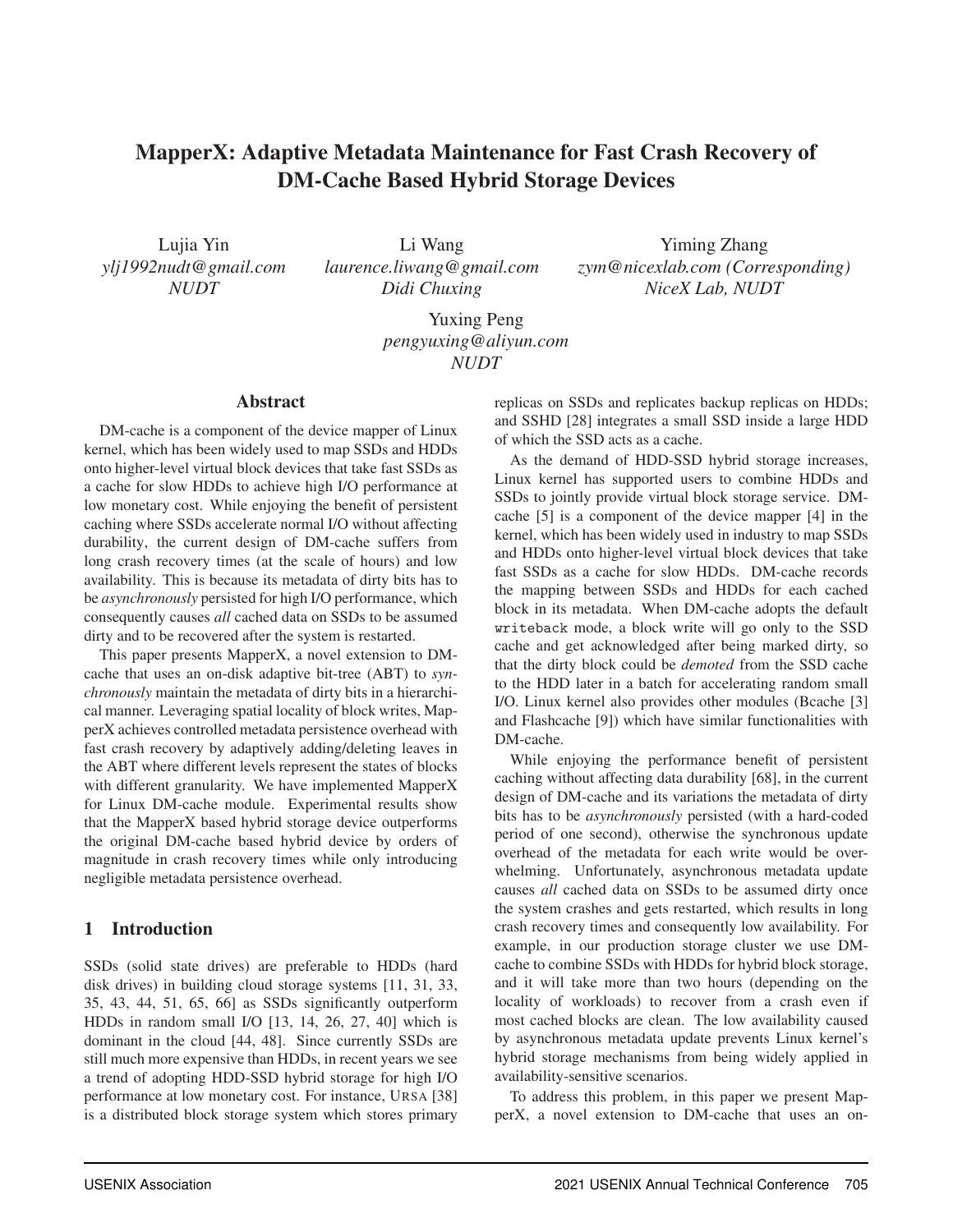disk adaptive bit-tree (ABT) to *synchronously* maintain the metadata of dirty bits in a hierarchical manner. Workloads in the cloud usually have adequate write locality [36, 38, 48], which can be exploited to use one bit to represent the state of a range of consecutive blocks and thus effectively reduce the number of actual persistence operations for synchronous metadata update. Leveraging spatial locality of block writes, MapperX achieves controlled metadata persistence overhead with fast crash recovery by adaptively adding/deleting leaves at different levels in the ABT, which represent the states of blocks with different granularity.

We have implemented MapperX for Linux DM-cache module. Experimental results show that for workloads with certain localities the MapperX based hybrid storage device outperforms the original DM-cache based hybrid device by orders of magnitude in crash recovery times while only introducing negligible metadata persistence overhead.

The rest of this paper is organized as follows. Section 2 introduces the background and problem of DM-cache. Section 3 presents the design of MapperX. Section 4 evaluates the performance of MapperX and compares it with the original DM-cache. Section 5 discusses related work. And finally Section 6 concludes the paper.

## 2 Background

#### 2.1 DM-Cache Overview

DM-cache is a component of the Linux kernel's device mapper, a volume management framework that allows various mappings to be created between physical and virtual block devices. DM-cache allows one or more fast flash-based SSDs (cache devices) to act as a cache for one or more slower mechanical HDDs (origin devices). In this section we briefly introduce the basic caching mechanism of DM-cache.

Like most cache solutions, DM-cache has three operating modes, namely, writeback, writethrough, and passthrough, among which only the default writeback mode can accelerate small writes (by asynchronously persisting SSD-cached data to HDDs). In this paper we focus on DM-cache's writeback mode. Linux provides DM-cache with various (plug-in) cache policy modules, such as multiqueue (MQ) and stochastic multi-queue (SMQ), to determine which blocks (and when) should be migrated from an HDD to an SSD (a.k.a. *promoted*) or from an SSD to an HDD (a.k.a. *demoted*). The cache policy is orthogonal to this paper, and we simply adopt the default SMQ policy which performs the best for most workloads.

DM-cache can use either the SSD cache device or a separate metadata device to store its metadata, which includes the mapping (between the cached blocks on SSDs and the original blocks on HDDs) and the dirty bits, as well as other policy-related metadata such as per-block hit counts. DMcache adopts a fixed (but configurable before cache creation)



Figure 1: DM-cache maps HDDs and SSDs onto higher level virtual block devices.

block size typically between 32KB and 1MB.

Consider a small write to a virtual DM-cache device in the writeback mode.

If the target block is already in the SSD cache, then as shown in Fig. 1, (i) the new data (*W*) is written to the SSD, (ii) the corresponding bit of the block is set dirty in memory, and (iii) the write is acknowledged. The cached block will be asynchronously persisted to the HDD according to the cache policy. There are two kinds of metadata: the metadata for the cached block's mapping (between SSD and HDD) already exists and thus needs no persistence; and the metadata for the block's dirty bit has to be *asynchronously* persisted (one persistence per second by default), because once being synchronously persisted this update will be on the critical path of writing *W* which would greatly affect the performance of cached writes, as demonstrated in the next subsection. In original DM-cache the persistence of dirty bits is not for crash recovery but for (e.g., batterybacked) graceful shutdown which happens after dirty bits are (incrementally) persisted, so that up-to-date dirty-bit metadata can be read after reboot.

If the target block is not yet in the cache, then the processing is slightly complex: when the write is not aligned with a block, the block needs to be first promoted to the cache with the first kind of (mapping) metadata being persisted, after which the processing is the same as cached block writes. Note that the mapping metadata must be synchronously updated, in which case the synchronous update of the dirtybit metadata is less harmful because the number of metadata writes only increases from one to two. In contrast, if the mapping metadata needs no update then the number of metadata writes*sharply* increases from zero to one. Mapping metadata update is largely decided by the locality of the workloads together with the replacement policy. Generally speaking, higher locality of writes causes less changes of mapping metadata which makes synchronous dirty-bit per-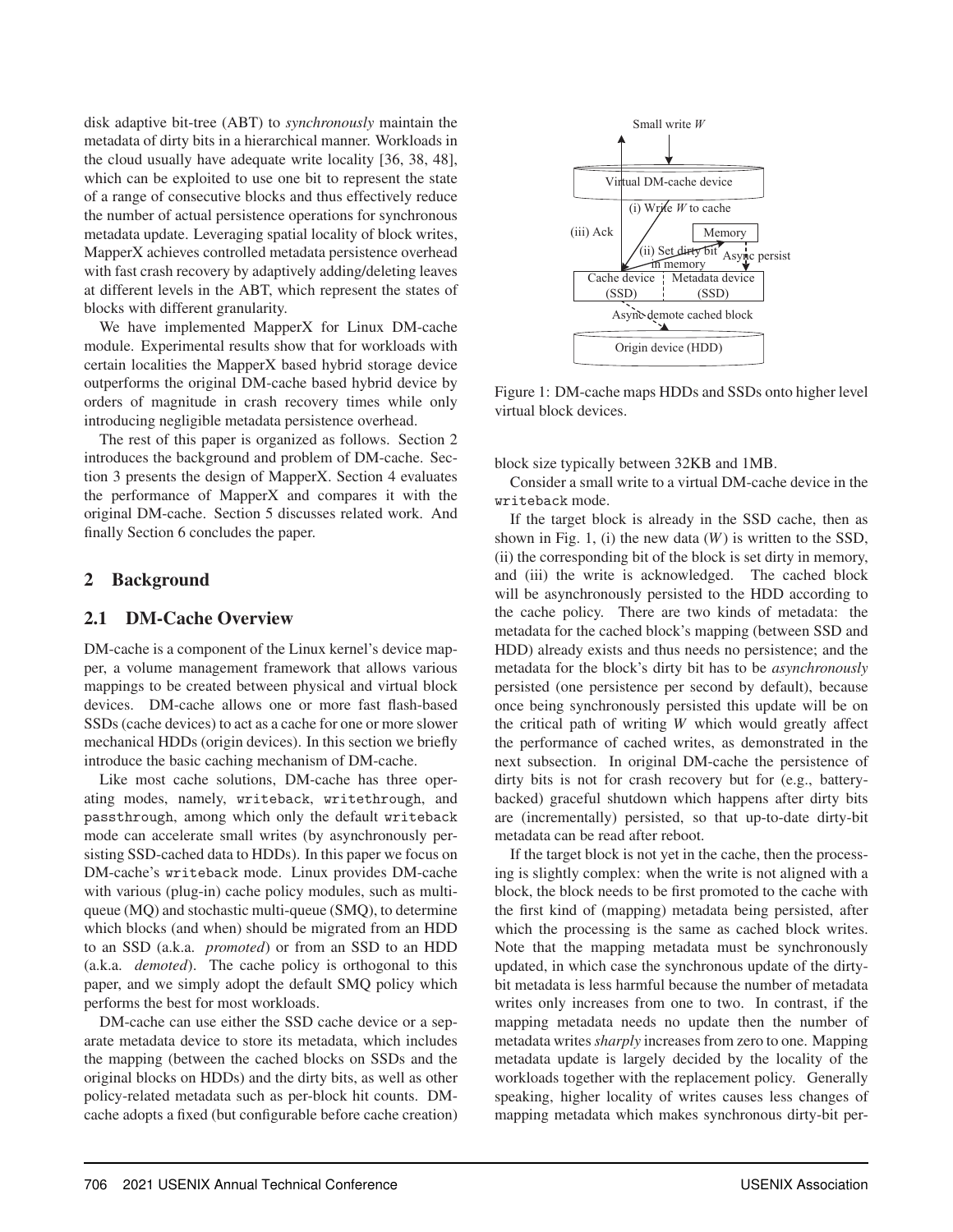

Figure 2: Synchronous updates of dirty bits severely affect the I/O performance, evaluated using one HDD + one SSD.

sistence have higher negative impact on the performance of cached writes, and vice versa.

## 2.2 The Main Drawback of DM-Cache

To demonstrate the runtime performance problem of persisting dirty bit for each write, we compare the IOPS of DM-cache with synchronous and asynchronous updates, respectively. We use fio to perform random writes (rw = randwrite) and evaluate the IOPS (writes per second) with iodepth=16, using various cache block sizes ranging from 64 KB to 256 KB. The fio write sizes are the same as the catch block sizes. The result (Fig. 2) shows that the performance is severely affected when adopting synchronous update for dirty-bit metadata, causing several times IOPS degradation. The high overhead prevents synchronous update of dirty-bit metadata from being adopted by DM-cache.

Unfortunately, asynchronous metadata update causes *all* cached data on SSDs to be assumed dirty once the system crashes and gets restarted, which results in long crash recovery times and consequently low availability. For example, in our production block storage system where we use DM-cache to combine multiple SSDs with multiple HDDs on each storage machine, it takes more than two hours (depending on the workloads) to recover from a power failure (by demoting all cached blocks) even if most blocks are clean. The low availability (caused by asynchronous metadata update) prevents Linux's HDD-SSD hybrid cache mechanisms (like DM-cache) from being widely applied in availability-sensitive scenarios.

## 3 MapperX Design

## 3.1 Synchronous Metadata Update

The timing of dirty-bit metadata update is a dilemma for HDD-SSD hybrid devices. The asynchronous update mechanism periodically updates dirty bits for not affecting normal writes but suffers from long crash recovery time (since all SSD-cached blocks have to be assumed dirty and get recovered even if most of them are clean); while the



Figure 3: MapperX maintains an on-disk adaptive bit-tree (ABT), a summary of the complete bit-tree (CBT) of which the leaves represent the states of all HDD blocks. Black nodes represent dirty = true. ABT is *synchronously* updated for each write, but most updates do not need persistence to SSD since one bit represents a set of consecutive blocks.

synchronous update mechanism keeps all dirty bits up-todate for fast crash recovery but greatly increases the latency of cached writes. Although the-state-of-the-art caching solution (DM-cache) adopts asynchronous update for high I/O performance, in this paper we propose to take the synchronous update mechanism for fast crash recovery.

The challenge is that there is no trade-offs for the timing of dirty-bit metadata update, because once the metadata is asynchronously updated even only one outdated bit state would require demotion of all cached blocks to ensure data durability after crash recovery. To address this challenge, our key idea is to adjust the granularity, instead of the timing, of dirty-bit metadata update to smoothly trade off between normal I/O performance and crash recovery time.

Workloads in the cloud usually have adequate write locality which can be leveraged to use one bit to represent the state of a range of consecutive blocks, as long as we can (roughly) know the effective range of the bit. Note that false positives of the effective range are not critical: if one clean block is wrongly included in the effective range of a dirty bit, the price is simply an unnecessary demotion of that block in crash recovery.

There is an in-memory bitmap that precisely records the state of every block. We first extend the in-memory bitmap to a (logical) hierarchical complete bit-tree or CBT (as shown in Fig. 3(*left*)), where the leaves are the bits of the bitmap and each inner node is the disjunction of its direct children. Then, MapperX maintains a *summary* of the CBT on the metadata device, which we refer to as on-disk *adaptive bit-tree* (ABT), as shown in Fig. 3(*right*). The ABT is synchronously updated for each write request, but most updates do not cause disk writes for metadata persistence, as discussed below. Each inner node of the ABT represents a range of consecutive blocks, and thus only the first dirty block within the range causes a write to the metadata device and subsequent writes of blocks in the range need no persistence. Initially, the ABT only has a root node representing the states of *all* cache blocks, which will change from clean to dirty after the first block write.

MapperX proposes a synchronous ABT update mecha-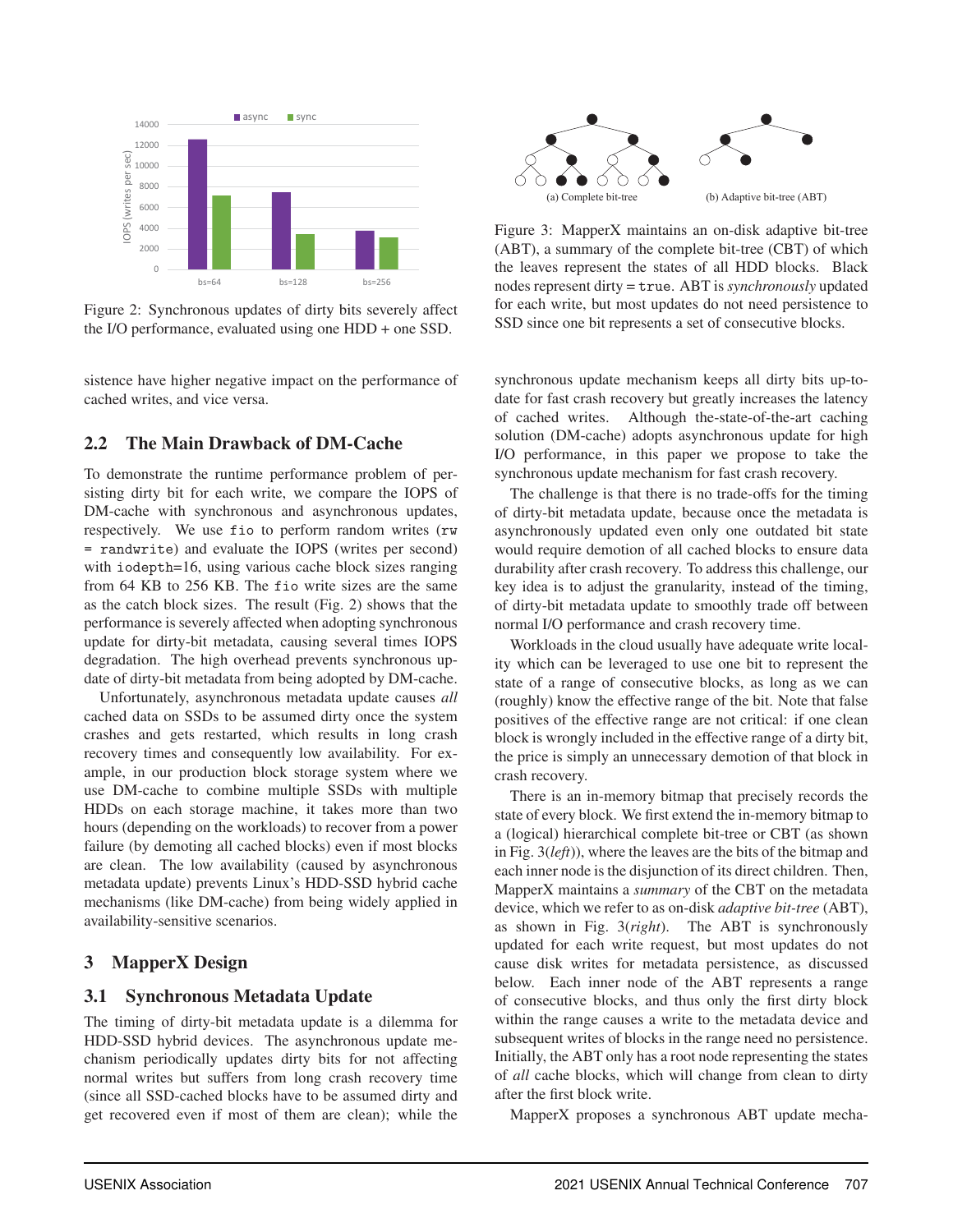| Algorithm 1 Synchronous bit-tree update of MapperX |                                                                                |
|----------------------------------------------------|--------------------------------------------------------------------------------|
|                                                    | 1: procedure BITTREEUPDATE(Block b, Adaptive bit-                              |
|                                                    | tree <i>abt</i> )                                                              |
| 2:                                                 | Update in-memory bitmap by b                                                   |
| 3:                                                 | Calculate affected inner nodes of complete bit-tree                            |
|                                                    | $(cbt)$ $\triangleright$ Dirty if any child dirty, clean if all children clean |
| 4:                                                 | if $b$ causes leaf node $L$ of $abt$ to become dirty then                      |
| 5:                                                 | Update <i>abt</i> on disk according to <i>cbt</i>                              |
| 6:                                                 | end if                                                                         |
| 7:                                                 | return SUCCESS                                                                 |
|                                                    | 8: end procedure                                                               |
|                                                    | 9: procedure PERIODICADJUST(Period $p$ , SLA $n$ , Adap-                       |
|                                                    | tive bit-tree <i>abt</i> )                                                     |
| 10:                                                | $W \leftarrow$ total number of client writes during p                          |
| 11:                                                | $N \leftarrow$ total number of metadata writes during p                        |
| 12:                                                | if $N/W \ge 1/10^n$ then $\triangleright$ Too many metadata writes             |
| 13:                                                | <i>parents</i> $\leftarrow$ all direct parents of the leaves in <i>abt</i>     |
| 14:                                                | $target\_parent \leftarrow$ the parent from <i>parents</i> which               |
|                                                    | has experienced the most metadata writes during $p$                            |
| 15:                                                | Delete all children of <i>target_parent</i> in <i>abt</i>                      |
| 16:                                                | else                                                                           |
| 17:                                                | <i>target leaf</i> $\leftarrow$ the leaf from all leaf nodes of <i>abt</i>     |
|                                                    | which has experienced the least metadata writes in $p$                         |
| 18:                                                | Generate d children for target_leaf in abt and                                 |
|                                                    | set their states according to $cbt \rightarrow d$ is the degree of abt         |
| 19:                                                | end if                                                                         |
| 20:                                                | return SUCCESS                                                                 |
|                                                    | 21: end procedure                                                              |

nism (Algorithm 1), which can adaptively adjust the metadata persistence frequency. The basic idea is to control the effective range of the corresponding bits of the leaves (i.e., the granularity of metadata update) by adding/deleting leaves in the ABT. Leaves at higher levels (farther from the root) in the ABT represent the states of a smaller range of blocks and thus increasing the levels of the ABT will increase the metadata persistence overhead while reducing the expected recovery time, and vice versa. When adding child leaves to an existing leaf node, the information about which children are dirty can be obtained from the logical CBT (calculated from the in-memory bitmap).

Since the user-perceived I/O performance is usually described as tail latencies, e.g., 99.9<sup>th</sup> percentile latency guarantee requires only one out of 1000 writes can be affected by dirty-bit metadata update, we use the number of nines (*n*) of the SLA (service-level agreement) to control the summary levels of the ABT.

The BITTREEUPDATE procedure first updates the inmemory bitmap and calculates the affected nodes in the complete bit-tree (Lines 2∼3). Then, if the current block write causes a leaf node to change from clean to dirty, we will persist the updated ABT (Lines 4∼6).



Figure 4: Example of a virtual ABT (degree  $d = 2$ , level  $m =$ 4) stored in a flat bit array for the actual ABT (Fig. 3(*left*)). For  $d^{m-1} = 8$  leaves (representing 8 blocks), there are totally  $\sum_{i=0}^{m-1} d^i = \frac{d^m-1}{d-1} = 15$  nodes in the tree, which can be stored using 15 bits (0010 1000 0000 000).

The PERIODICADJUST procedure decides whether to add or delete leaf nodes in the ABT according to the statistics of the last period (*p*). The period is configurable and by default set as one second. If there are too many metadata writes compared to the SLA in *p*, then we will remove all the children of the parent that has experienced the most metadata writes during *p* (Lines 12∼15). Otherwise we will add children to the leaf node that has experienced the least metadata writes during *p* (Lines 16∼18). Similar to the original DM-cache, MapperX can synchronously or asynchronously update the ABT (without add/deleting leaves) when the dirty blocks are demoted to the HDD.

## 3.2 Fast Crash Recovery

Since the ABT is synchronously updated for every write request, the leaf nodes in the ABT has no false negatives for dirty states. That is, when a leaf is not dirty, each of the blocks it represents are guaranteed to be not dirty and we can safely skip these blocks in crash recovery. Therefore, the recovery procedure of MapperX-based DM-cache devices is straightforward: for each dirty leaf *L* of the ABT, demote all SSD-cached blocks of *L* to the HDD.

## 3.3 Implementation

We have implemented MapperX on CentOS 7 by augmenting the original DM-cache with BITTREEUPDATE and PERIODICADJUST in Algorithm 1, and realizing the inmemory CBT and the on-disk ABT structures in Fig. 3.

In order not to introduce extra storage overhead, we reuse DM-cache's four-byte dirty-bit metadata structure of each cached block, of which DM-cache uses only the last two bits (a dirty bit and a valid bit) leaving the first 30 bits available for MapperX. We organize the first 30 bits of all cached blocks' metadata structures into a flat bit array. To minimize the update overhead of adding/deleting leaves, we store ABT as the virtual ABT or V-ABT (Fig. 4) which has the same numbers of levels and leaves as the CBT but where only the ABT's *dirty leaves* are 1 and all other inner/leaf nodes are 0. We use the flat bit array for statically representing the states of all inner/leaf nodes in the V-ABT (each bit for one node started from the root in a breadth-first manner).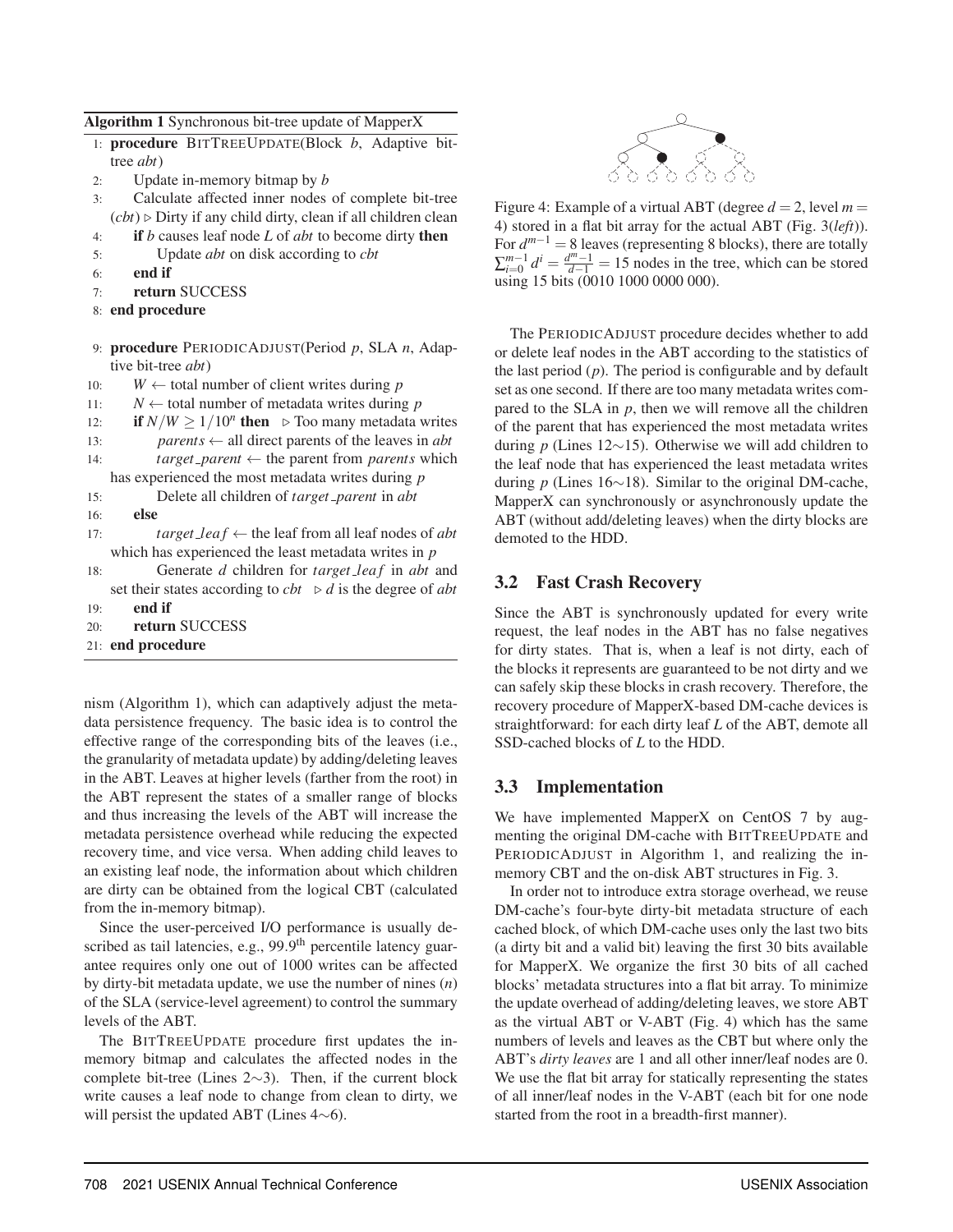

Figure 5: MapperX ( $β = 0.01, 0.001, 0.0001$ ) vs. DM-cache (normal) in mean latency.



Figure 6: MapperX ( $β = 0.01,0.001,0.0001$ ) vs. DM-cache (normal) in tail latency.

## 4 Evaluation

Our test machine has an Intel gold 6240 36-core 2.60GHz CPU and 64GB RAM, running CentOS 7. The machine has one SATA 7200RPM 2TB HDD and one NVMe 400GB SSD. We configure the DM-cache virtual block device with 1TB HDD storage device, 128GB SSD cache device, and 1GB SSD metadata device. The client runs the fio benchmark tool [8] to perform random writes (rw=randwrite) that all hit the SSD cache for three hundred seconds. Note that cache miss should be avoided in this test because otherwise the poor performance of HDD storage would dominate the overall performance making MapperX and DM-cache have no difference.

## 4.1 Micro Benchmarks

We first compare the latency of random writes of MapperX and DM-cache. The cache block size (*bs*) is 64KB ∼ 256KB, and the fio write block size is equal to the cache block size. The degree of the tree is  $d = 4$ . We evaluate the latency using one fio thread with iodepth = 1. We use  $\beta$  to represent the expected ratio of metadata writes to all writes (i.e.,  $\beta$  =  $1/10^n$  where *n* is the SLA) and set  $\beta = 0.01, 0.001, 0.0001$ , respectively. We set  $max\_level = 7$  (maximum number of levels), which limits the ABT to have  $d^{\text{max-level}} = 16K$ leaves each representing 1024, 512, and 256 blocks for *bs*  $= 64KB$ , 128KB, and 256KB (for the 1TB HDD storage),



Figure 7: MapperX ( $β = 0.01, 0.001, 0.0001$ ) vs. DM-cache (normal) in IOPS (writes per sec).



Figure 8: Recovery times of MapperX ( $\beta$  = 0.01,0.001,0.0001) relative to DM-cache for MSR traces.

respectively. The original DM-cache adopts asynchronous metadata update (which equals to set  $max\_level = 1$ ). The results are shown in Fig. 5 and Fig. 6 respectively for the mean and tail latencies. The results show that the latency overhead of MapperX slightly increases as β increases from 0.0001 to 0.01, but the overhead is small compared to the original DM-cache.

We compare the IOPS (number of writes per second) of random writes of MapperX and DM-cache. The configuration is the same as that in the latency test except that we use one fio thread with iodepth  $= 16$ . The result is shown in Fig. 7, where MapperX has similar IOPS with DMcache, which proves that the IOPS overhead of MapperX is small compared to the original DM-cache. Note that higher latency does not necessarily cause lower throughput (and vice versa), because NVMe SSD supports high parallelism which enables it to mask I/O delays with parallel I/O requests flying over the wire and waiting in the pipeline.

## 4.2 Trace-Driven Evaluation

We compare the recovery performance of MapperX ( $bs =$ 128) and the original DM-cache, using the public I/O traces from Microsoft Research [1] that capture block-level I/O (below the filesystem cache) of various desktop/server applications running for one week. The result is shown in Fig. 8, where the original DM-cache has to recover all the cached blocks because of its asynchronous dirty-bit metadata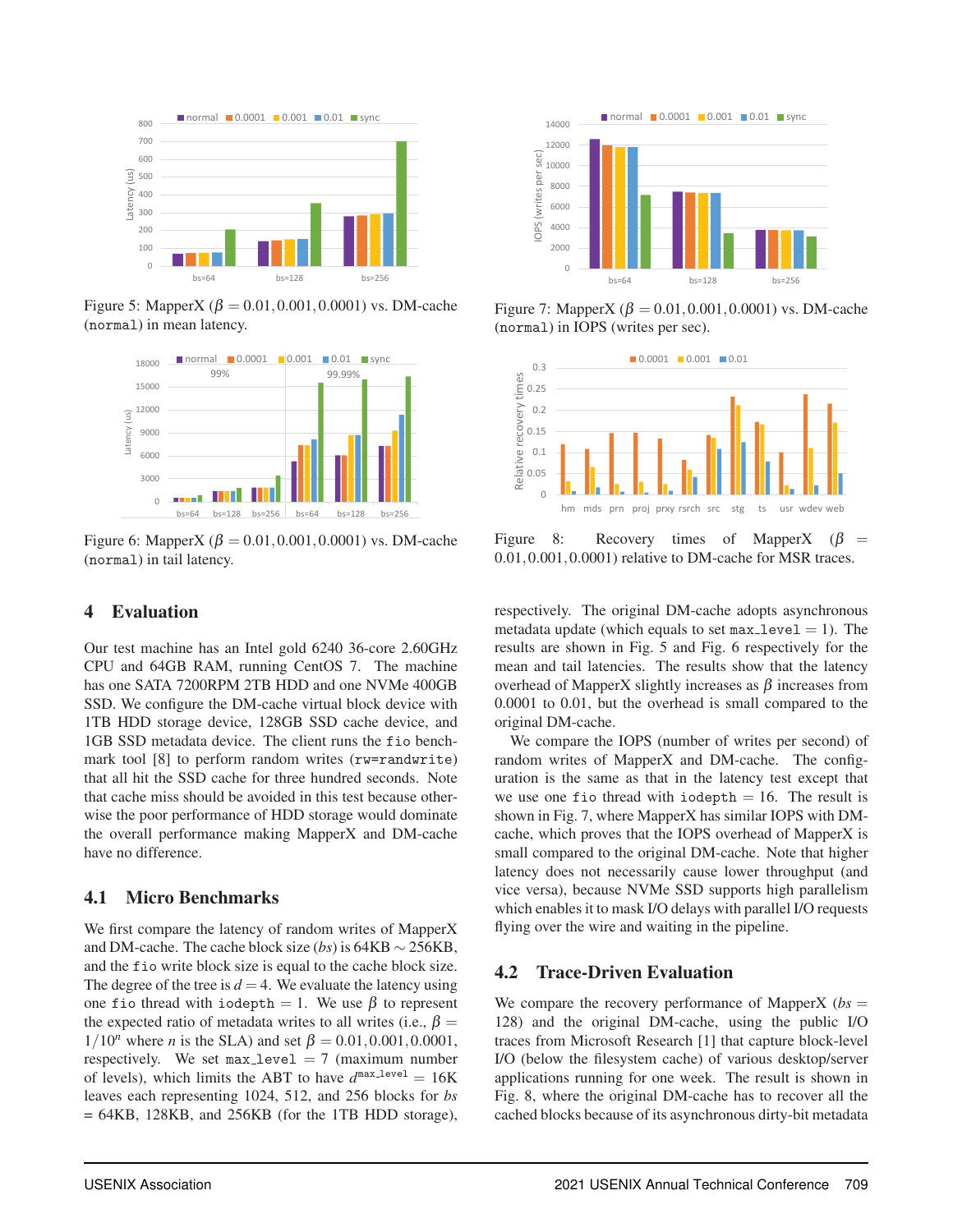update. In contrast, MapperX only needs to recover much fewer blocks owing to its synchronous dirty-bit metadata update. For example, the recovery time of MapperX with  $\beta = 0.01$  for the proj trace is only 0.6% that of DM-cache. Generally speaking, less locality leads to fewer ABT levels, fewer normal-time ABT updates, and longer crash recovery time (due to higher false-positive rates), with the design of the original DM-cache at the extreme end.

## 5 Related Work & Discussion

DM-cache [5], Bcache [3] and Flashcache [9] are Linux kernel modules which are used to combine fast SSDs with slow HDDs as a virtual block device. The difference is that Bcache utilizes a btree cache structure, while Flashcache's cache is structured as a set-associative hash table. LVMcache [12] is built on top of DM-cache using logical volumes to avoid calculation of block offsets and sizes. DM-cache can also be used as the client-side local storage for caching of virtual machines in storage area networks (SANs).

DM-cache and its variations asynchronously update dirty bits and thus cannot recover from crashes with up-to-date dirty-bit information. Consequently, all cached blocks on SSD have to be assumed dirty, which makes cached blocks have to be written to HDD. In contrast, MapperX uses ABT to synchronously update dirty bits, providing flexibility of whether to write dirty data to HDD on recovery. Since recovery from crashes takes time, it is natural for MapperX to take a little more time (usually several minutes depending on the volume of dirty data) for demotion.

In addition to DM-cache/LVM-cache/Bcache/Flashcache provided by Linux kernel, several SSD-HDD hybrid designs use SSD as a cache layer. For example, Nitro [37] designs a capacity-optimized SSD cache for primary storage. Solid State Hybrid Drives (SSHD [28]) integrate an SSD inside a traditional HDD and realize SSD cache in a way similar to Nitro. URSA [38] is a distributed block storage system which stores primary replicas on SSDs and replicates backup replicas on HDDs. Griffin [60] designs a hybrid storage device that uses HDDs as a write cache for SSDs to extend SSD lifetimes. Compared to these studies, MapperX mainly focuses on the tradeoff between normal write performance and recovery times, using the ABT to adaptively adjust the range represented by the leaves.

Journal [38] based metadata write is inefficient [63] for DM-cache because of expensive write ordering [22]. For consistency, journal-based solutions always impose ordering constraint on writes (e.g., data  $\rightarrow$  sync  $\rightarrow$  metadata  $\rightarrow$  sync) [21], which both increases latency and decreases throughput. In DM-cache and MapperX, if the blocks are already in the cache then the writes need not update the mapping metadata, so they only need one SSD write for DM-cache (Fig. 1) and (if ABT unchanged) for MapperX.

Log-structured solutions [24] are inefficient for DM-

cache, because log-style writing always causes changes of the SSD-HDD mapping metadata (due to new block allocation) which has to be updated even for cache-hit write requests. In contrast, this can be avoided by DM-cache and MapperX for cache-hit write requests when mapping metadata keeps unchanged, where only one metadata write is needed (Fig. 1). Moreover, garbage collection (GC) [49] for old versions is expensive for log-structured systems.

Hardware-based, out-of-band solutions [17] require special hardware and driver supports with high programming complexity, and recently-emerging open-channel SSDs [7] are not readily available. As far as we know, large cloud providers that own millions of SSDs only have a few thousands SSDs with open-channel customization support. Further, synchronous update of SSD page states can be viewed as a special case of ABT where each leaf represents a page. This is inefficient for workloads with good locality where page states frequently change: writing a page back to HDD requires to synchronously change its state (clean) on SSD, which can be avoided by ABT if the higher-level node state keeps unchanged (dirty). On the other hand, NVM (nonvolatile memory) [6] based solutions [15, 19, 20, 62, 71] are promising but expensive. NVM is still uncommon in the cloud, and the relatively-small NVM is expected to be used in more critical scenarios.

## 6 Conclusion

This paper presents MapperX, a novel extension to DMcache that uses an on-disk bit-tree to *synchronously* persist the dirty-bit metadata in a hierarchical manner. Experimental results show that MapperX significantly outperforms DMcache in crash recovery times while only introducing negligible metadata write overhead. In our future work, we will apply EC [34, 39, 45, 55, 70] for ABT, study the impact of MapperX on durability and consistency [30, 32, 46, 52, 58], apply ABT in distributed file systems [21, 23, 29, 36, 50, 53, 56, 59] and object storage systems [2, 16, 47, 64, 67], apply bloom filters [25, 42, 57, 61, 69] and compression [18, 41, 54] in ABT, and improve ABT's adjustment policy.

The source code of MapperX is available at [10].

## Acknowledgement

We would like to thank Amy Tai, our shepherd, and the anonymous reviewers for their insightful comments. We thank Shun Gai for helping in the experiments, and we thank the Didi Cloud Storage Team for their discussion. Lujia Yin and Li Wang are co-primary authors. Lujia Yin implemented some parts of MapperX when he was an intern at Didi Chuxing. This research is supported by the National Key R&D Program of China (2018YFB2101102) and the National Natural Science Foundation of China (NSFC 61772541, 61872376 and 61932001).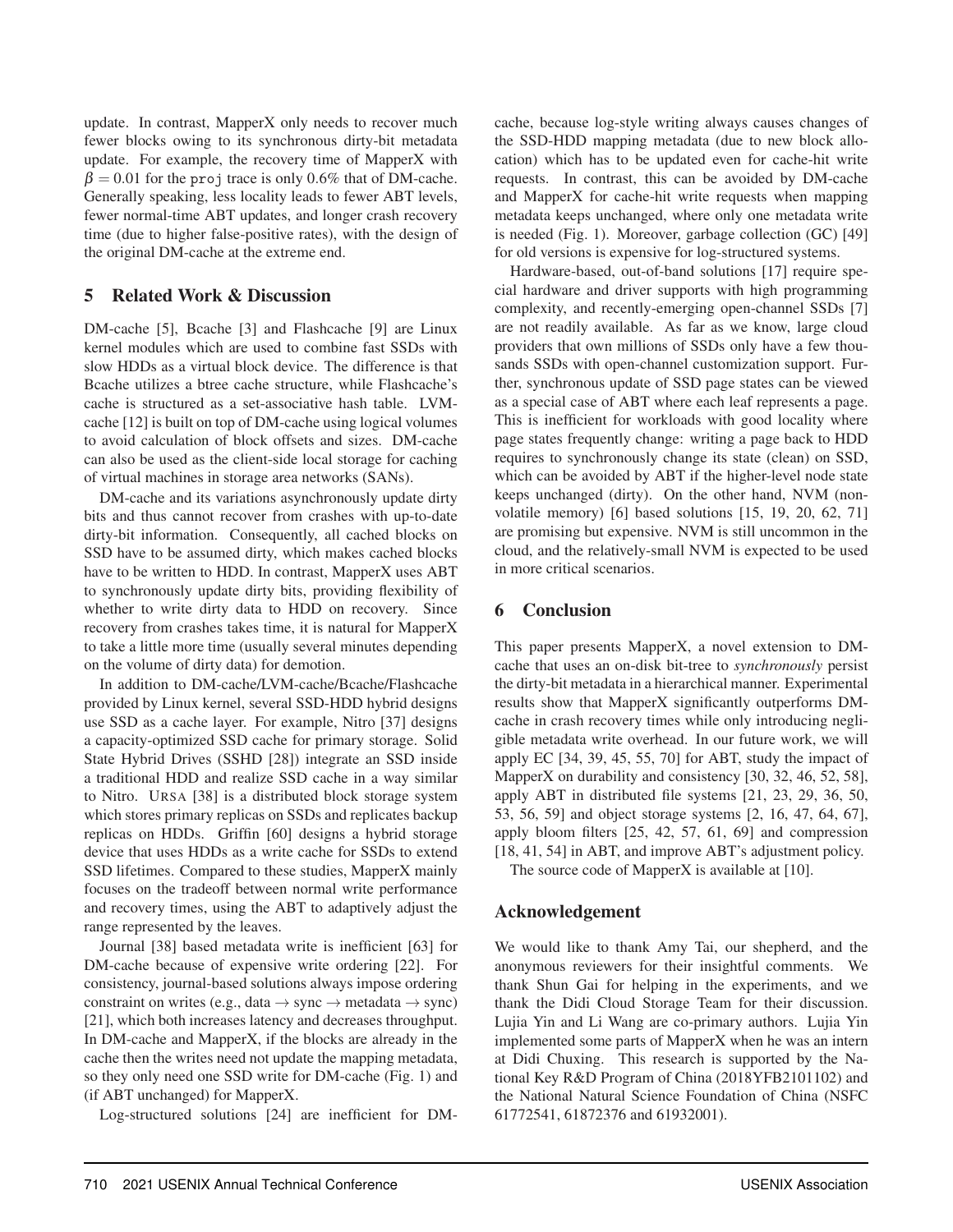#### References

- [1] http://iotta.snia.org/traces/388.
- [2] https://aws.amazon.com/s3/.
- [3] https://bcache.evilpiepirate.org/.
- [4] https://en.wikipedia.org/wiki/Device\_mapper.
- [5] https://en.wikipedia.org/wiki/Dm-cache.
- [6] https://en.wikipedia.org/wiki/Non-volatile\_memory.
- [7] https://en.wikipedia.org/wiki/Open-channel\_SSD.
- [8] https://fio.readthedocs.io/en/latest/.
- [9] https://github.com/facebookarchive/flashcache.
- [10] https://github.com/nicexlab/mapperx.
- [11] https://hadoop.apache.org/docs/r1.2.1/hdfs\_design. html.
- [12] https://man7.org/linux/man-pages/man7/lvmcache.7. html.
- [13] ANAND, A., MUTHUKRISHNAN, C., KAPPES, S., AKELLA, A., AND NATH, S. Cheap and large cams for high performance dataintensive networked systems. In *NSDI* (2010), USENIX Association, pp. 433–448.
- [14] ANDERSEN, D. G., FRANKLIN, J., KAMINSKY, M., PHAN-ISHAYEE, A., TAN, L., AND VASUDEVAN, V. Fawn: a fast array of wimpy nodes. In *SOSP* (2009), J. N. Matthews and T. E. Anderson, Eds., ACM, pp. 1–14.
- [15] ANDERSON, T. E., CANINI, M., KIM, J., KOSTIĆ, D., KWON, Y., PETER, S., REDA, W., SCHUH, H. N., AND WITCHEL, E. Assise: Performance and availability via client-local NVM in a distributed file system. In *14th USENIX Symposium on Operating Systems Design and Implementation (OSDI 20)* (Nov. 2020), USENIX Association, pp. 1011–1027.
- [16] BEAVER, D., KUMAR, S., LI, H. C., SOBEL, J., AND VAJGEL, P. Finding a needle in haystack: Facebook's photo storage. In *Proceedings of the 9th USENIX Conference on Operating Systems Design and Implementation* (Berkeley, CA, USA, 2010), OSDI'10, USENIX Association, pp. 47–60.
- [17] BJØRLING, M., GONZALEZ, J., AND BONNET, P. Lightnvm: The linux open-channel SSD subsystem. In *15th USENIX Conference on File and Storage Technologies (FAST 17)* (Santa Clara, CA, Feb. 2017), USENIX Association, pp. 359–374.
- [18] BORSTNIK, U., VANDEVONDELE, J., WEBER, V., AND HUTTER, J. Sparse matrix multiplication: The distributed block-compressed sparse row library. *Parallel Comput. 40*, 5-6 (2014), 47–58.
- [19] CHEN, Y., LU, Y., CHEN, P., AND SHU, J. Efficient and consistent NVMM cache for ssd-based file system. *IEEE Trans. Computers 68*, 8 (2019), 1147–1158.
- [20] CHENG, W., LI, C., ZENG, L., QIAN, Y., LI, X., AND BRINKMANN, A. Nvmm-oriented hierarchical persistent client caching for lustre. *ACM Trans. Storage 17*, 1 (2021), 6:1–6:22.
- [21] CHIDAMBARAM, V., PILLAI, T. S., ARPACI-DUSSEAU, A. C., AND ARPACI-DUSSEAU, R. H. Optimistic crash consistency. In *Proceedings of the Twenty-Fourth ACM Symposium on Operating Systems Principles* (2013), ACM, pp. 228–243.
- [22] CHIDAMBARAM, V., SHARMA, T., ARPACI-DUSSEAU, A. C., AND ARPACI-DUSSEAU, R. H. Consistency without ordering. In *Usenix Conference on File and Storage Technologies* (2012).
- [23] CONDIT, J., NIGHTINGALE, E. B., FROST, C., IPEK, E., LEE, B., BURGER, D., AND COETZEE, D. Better i/o through byteaddressable, persistent memory. In *Proceedings of the ACM SIGOPS 22nd symposium on Operating systems principles* (2009), ACM, pp. 133–146.
- [24] DAI, Y., XU, Y., GANESAN, A., ALAGAPPAN, R., KROTH, B., ARPACI-DUSSEAU, A., AND ARPACI-DUSSEAU, R. From wisckey to bourbon: A learned index for log-structured merge trees. In *14th USENIX Symposium on Operating Systems Design and Implementation (OSDI 20)* (Nov. 2020), USENIX Association, pp. 155–171.
- [25] DAI, Z., AND SHRIVASTAVA, A. Adaptive learned bloom filter (ada-bf): Efficient utilization of the classifier with application to real-time information filtering on the web. In *Advances in Neural Information Processing Systems 33: Annual Conference on Neural Information Processing Systems 2020, NeurIPS 2020, December 6- 12, 2020, virtual* (2020), H. Larochelle, M. Ranzato, R. Hadsell, M. Balcan, and H. Lin, Eds.
- [26] DEBNATH, B., SENGUPTA, S., AND LI, J. Skimpystash: Ram space skimpy key-value store on flash-based storage. In *Proceedings of the 2011 ACM SIGMOD International Conference on Management of Data* (New York, NY, USA, 2011), SIGMOD '11, ACM, pp. 25–36.
- [27] DEBNATH, B. K., SENGUPTA, S., AND LI, J. Flashstore: High throughput persistent key-value store. *PVLDB 3*, 2 (2010), 1414– 1425.
- [28] DORDEVIC, B., TIMCENKO, V., AND RAKAS, S. B. Sshd: Modeling and performance analysis. *INFOTEH-JAHORINA 15*, 3 (2016), 526– 529.
- [29] GHEMAWAT, S., GOBIOFF, H., AND LEUNG, S.-T. The google file system. In *SOSP* (2003), pp. 29–43.
- [30] GRAY, C., AND CHERITON, D. Leases: An efficient fault-tolerant mechanism for distributed file cache consistency. In *Proceedings of the Twelfth ACM Symposium on Operating Systems Principles* (New York, NY, USA, 1989), SOSP '89, ACM, pp. 202–210.
- [31] HARTER, T., BORTHAKUR, D., DONG, S., AIYER, A., TANG, L., ARPACI-DUSSEAU, A. C., AND ARPACI-DUSSEAU, R. H. Analysis of hdfs under hbase: A facebook messages case study. In *Proceedings of the 12th USENIX Conference on File and Storage Technologies (FAST 14)* (2014), pp. 199–212.
- [32] HERLIHY, M. P., AND WING, J. M. Linearizability: A correctness condition for concurrent objects. *ACM Trans. Program. Lang. Syst. 12*, 3 (July 1990), 463–492.
- [33] HILDEBRAND, D., AND HONEYMAN, P. Exporting storage systems in a scalable manner with pnfs. In *22nd IEEE/13th NASA Goddard Conference on Mass Storage Systems and Technologies (MSST'05)* (2005), IEEE, pp. 18–27.
- [34] KOSAIAN, J., RASHMI, K. V., AND VENKATARAMAN, S. Parity models: erasure-coded resilience for prediction serving systems. In *Proceedings of the 27th ACM Symposium on Operating Systems Principles, SOSP 2019, Huntsville, ON, Canada, October 27-30, 2019* (2019), T. Brecht and C. Williamson, Eds., ACM, pp. 30–46.
- [35] LEE, E. K., AND THEKKATH, C. A. Petal: Distributed virtual disks. In *ACM SIGPLAN Notices* (1996), vol. 31, ACM, pp. 84–92.
- [36] LEUNG, A. W., PASUPATHY, S., GOODSON, G. R., AND MILLER, E. L. Measurement and analysis of large-scale network file system workloads. In *USENIX annual technical conference* (2008), vol. 1, pp. 2–5.
- [37] LI, C., SHILANE, P., DOUGLIS, F., SHIM, H., SMALDONE, S., AND WALLACE, G. Nitro: A capacity-optimized ssd cache for primary storage. In *USENIX Annual Technical Conference* (2014), pp. 501– 512.
- [38] LI, H., ZHANG, Y., LI, D., ZHANG, Z., LIU, S., HUANG, P., QIN, Z., CHEN, K., AND XIONG, Y. Ursa: Hybrid block storage for cloud-scale virtual disks. In *Proceedings of the Fourteenth EuroSys Conference 2019* (2019), ACM, p. 15.
- [39] LI, H., ZHANG, Y., ZHANG, Z., LIU, S., LI, D., LIU, X., AND PENG, Y. Parix: speculative partial writes in erasure-coded systems. In *2017 USENIX Annual Technical Conference (USENIX ATC 17)* (2017), USENIX Association, pp. 581–587.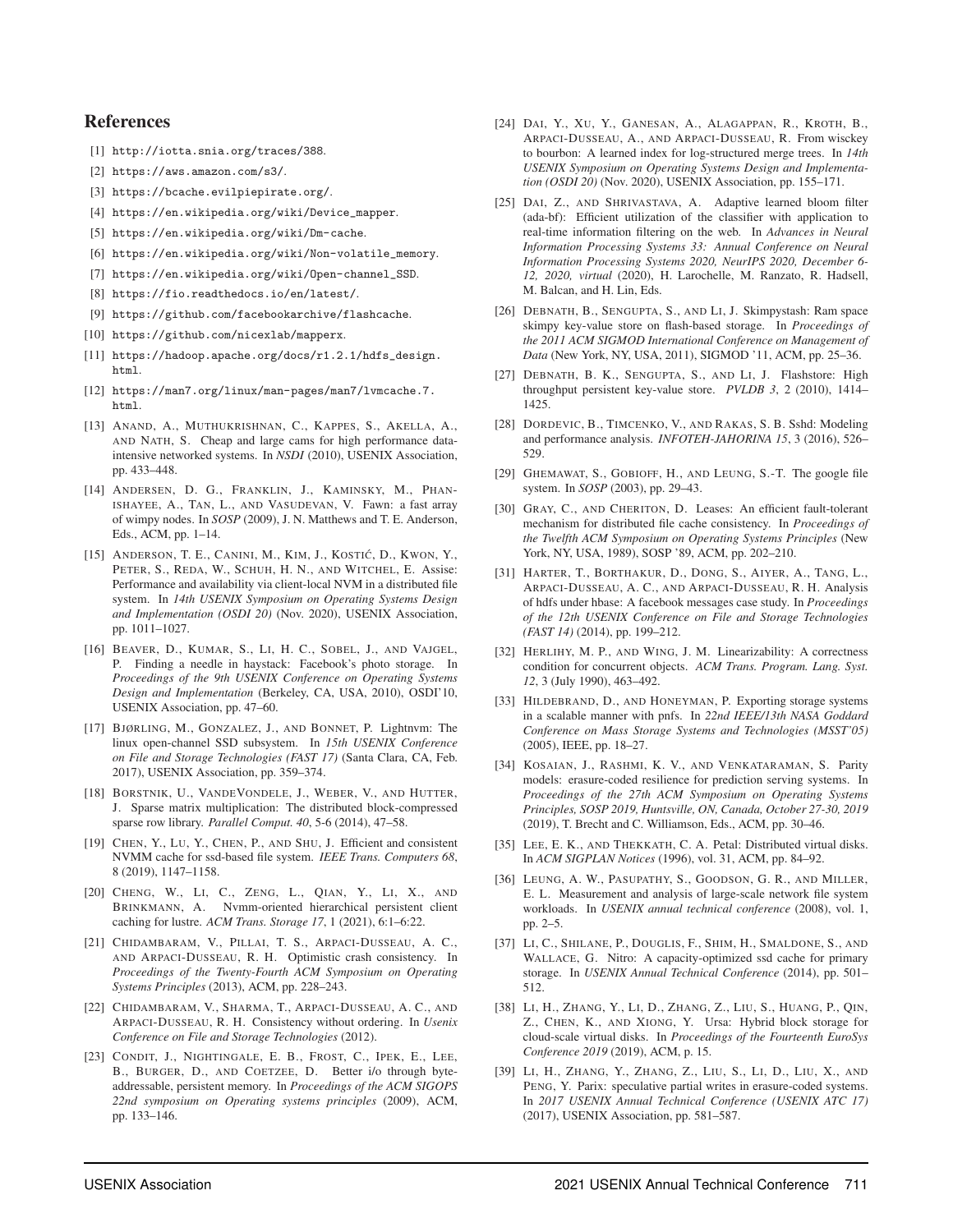- [40] LIM, H., FAN, B., ANDERSEN, D. G., AND KAMINSKY, M. Silt: A memory-efficient, high-performance key-value store. In *Proceedings of the Twenty-Third ACM Symposium on Operating Systems Principles* (2011), ACM, pp. 1–13.
- [41] LIU, Y., AND SCHMIDT, B. Lightspmv: Faster cuda-compatible sparse matrix-vector multiplication using compressed sparse rows. *J. Signal Process. Syst. 90*, 1 (2018), 69–86.
- [42] LU, J., WAN, Y., LI, Y., ZHANG, C., DAI, H., WANG, Y., ZHANG, G., AND LIU, B. Ultra-fast bloom filters using SIMD techniques. *IEEE Trans. Parallel Distributed Syst. 30*, 4 (2019), 953–964.
- [43] MEYER, D. T., AGGARWAL, G., CULLY, B., LEFEBVRE, G., FEELEY, M. J., HUTCHINSON, N. C., AND WARFIELD, A. Parallax: virtual disks for virtual machines. In *ACM SIGOPS Operating Systems Review* (2008), vol. 42, ACM, pp. 41–54.
- [44] MICKENS, J., NIGHTINGALE, E. B., ELSON, J., GEHRING, D., FAN, B., KADAV, A., CHIDAMBARAM, V., KHAN, O., AND NAREDDY, K. Blizzard: Fast, cloud-scale block storage for cloudoblivious applications. In *11th USENIX Symposium on Networked Systems Design and Implementation (NSDI 14)* (2014), pp. 257–273.
- [45] MITRA, S., PANTA, R. K., RA, M., AND BAGCHI, S. Partialparallel-repair (PPR): a distributed technique for repairing erasure coded storage. In *Proceedings of the Eleventh European Conference on Computer Systems, EuroSys 2016, London, United Kingdom, April 18-21, 2016* (2016), C. Cadar, P. R. Pietzuch, K. Keeton, and R. Rodrigues, Eds., ACM, pp. 30:1–30:16.
- [46] MOHAN, J., MARTINEZ, A., PONNAPALLI, S., RAJU, P., AND CHIDAMBARAM, V. Finding crash-consistency bugs with bounded black-box crash testing. In *13th USENIX Symposium on Operating Systems Design and Implementation, OSDI 2018, Carlsbad, CA, USA, October 8-10, 2018* (2018), A. C. Arpaci-Dusseau and G. Voelker, Eds., USENIX Association, pp. 33–50.
- [47] MURALIDHAR, S., LLOYD, W., ROY, S., HILL, C., LIN, E., LIU, W., PAN, S., SHANKAR, S., SIVAKUMAR, V., TANG, L., AND KUMAR, S. F4: Facebook's warm blob storage system. In *Proceedings of the 11th USENIX Conference on Operating Systems Design and Implementation* (Berkeley, CA, USA, 2014), OSDI'14, USENIX Association, pp. 383–398.
- [48] NARAYANAN, D., DONNELLY, A., AND ROWSTRON, A. Write offloading: Practical power management for enterprise storage. *ACM Transactions on Storage (TOS) 4*, 3 (2008), 10.
- [49] NGUYEN, K., FANG, L., XU, G., DEMSKY, B., LU, S., ALAMIAN, S., AND MUTLU, O. Yak: A high-performance big-data-friendly garbage collector. In *12th USENIX Symposium on Operating Systems Design and Implementation (OSDI 16)* (Savannah, GA, Nov. 2016), USENIX Association, pp. 349–365.
- [50] NIAZI, S., ISMAIL, M., HARIDI, S., DOWLING, J., GROHSS-CHMIEDT, S., AND RONSTRÖM, M. Hopsfs: Scaling hierarchical file system metadata using newsql databases. In *15th USENIX Conference on File and Storage Technologies (FAST 17)* (2017), pp. 89–104. 00091.
- [51] NIGHTINGALE, E. B., ELSON, J., FAN, J., HOFMANN, O., HOW-ELL, J., , AND SUZUE, Y. Flat datacenter storage. In *OSDI* (2012).
- [52] ONGARO, D., AND OUSTERHOUT, J. In search of an understandable consensus algorithm. In *Proceedings of the 2014 USENIX Conference on USENIX Annual Technical Conference* (Berkeley, CA, USA, 2014), USENIX ATC'14, USENIX Association, pp. 305–320.
- [53] PAN, S., STAVRINOS, T., ZHANG, Y., SIKARIA, A., ZAKHAROV, P., SHARMA, A., P, S. S., SHUEY, M., WAREING, R., GANGAPURAM, M., CAO, G., PRESEAU, C., SINGH, P., PATIEJUNAS, K., TIPTON, J. R., KATZ-BASSETT, E., AND LLOYD, W. Facebook's Tectonic Filesystem: Efficiency from Exascale. In *19th USENIX Conference on File and Storage Technologies (FAST 21)* (Feb. 2021), USENIX Association, pp. 217–231. 00000.
- [54] PLIGOUROUDIS, M., NUNO, R. A. G., AND KAZMIERSKI, T. Modified compressed sparse row format for accelerated fpga-based sparse matrix multiplication. In *IEEE International Symposium on Circuits and Systems, ISCAS 2020, Sevilla, Spain, October 10-21, 2020* (2020), IEEE, pp. 1–5.
- [55] RASHMI, K. V., CHOWDHURY, M., KOSAIAN, J., STOICA, I., AND RAMCHANDRAN, K. Ec-cache: Load-balanced, low-latency cluster caching with online erasure coding. In *12th USENIX Symposium on Operating Systems Design and Implementation, OSDI 2016, Savannah, GA, USA, November 2-4, 2016* (2016), K. Keeton and T. Roscoe, Eds., USENIX Association, pp. 401–417.
- [56] REN, K., ZHENG, Q., PATIL, S., AND GIBSON, G. IndexFS: Scaling file system metadata performance with stateless caching and bulk insertion. In *SC'14: Proceedings of the International Conference for High Performance Computing, Networking, Storage and Analysis* (2014), IEEE, pp. 237–248. 00136.
- [57] SANTIAGO, L., VERONA, L. D., RANGEL, F. M., DE FARIA, F. F., MENASCHE´, D. S., CAARLS, W., JR., M. B., KUNDU, S., LIMA, P. M. V., AND FRANÇA, F. M. G. Weightless neural networks as memory segmented bloom filters. *Neurocomputing 416* (2020), 292– 304.
- [58] SHI, X., PRUETT, S., DOHERTY, K., HAN, J., PETROV, D., CAR-RIG, J., HUGG, J., AND BRONSON, N. Flighttracker: Consistency across read-optimized online stores at facebook. In *14th USENIX Symposium on Operating Systems Design and Implementation, OSDI 2020, Virtual Event, November 4-6, 2020* (2020), USENIX Association, pp. 407–423.
- [59] SHVACHKO, K. V. Hdfs scalability: The limits to growth. *; login:: the magazine of USENIX & SAGE 35*, 2 (2010), 6–16.
- [60] SOUNDARARAJAN, G., PRABHAKARAN, V., BALAKRISHNAN, M., AND WOBBER, T. Extending ssd lifetimes with disk-based write caches. In *FAST* (2010), vol. 10, pp. 101–114.
- [61] STANCIU, V. D., VAN STEEN, M., DOBRE, C., AND PETER, A. Privacy-preserving crowd-monitoring using bloom filters and homomorphic encryption. In *EdgeSys@EuroSys 2021: 4th International Workshop on Edge Systems, Analytics and Networking, Online Event, United Kingdom, April 26, 2021* (2021), A. Y. Ding and R. Mortier, Eds., ACM, pp. 37–42.
- [62] VENKATESAN, V., WEI, Q., AND TAY, Y. C. Ex-tmem: Extending transcendent memory with non-volatile memory for virtual machines. In *2014 IEEE International Conference on High Performance Computing, HPCC/CSS/ICESS 2014* (2014), IEEE, pp. 966–973.
- [63] WANG, L., XUE, J., LIAO, X., WEN, Y., AND CHEN, M. LCCFS: a lightweight distributed file system for cloud computing without journaling and metadata services. *Sci. China Inf. Sci. 62*, 7 (2019), 72101:1–72101:14.
- [64] WANG, L., ZHANG, Y., XU, J., AND XUE, G. MAPX: controlled data migration in the expansion of decentralized object-based storage systems. In *18th USENIX Conference on File and Storage Technologies, FAST 2020, Santa Clara, CA, USA, February 24-27, 2020* (2020), S. H. Noh and B. Welch, Eds., USENIX Association, pp. 1– 11.
- [65] WANG, Y., KAPRITSOS, M., REN, Z., MAHAJAN, P., KIRUBANAN-DAM, J., ALVISI, L., AND DAHLIN, M. Robustness in the salus scalable block store. In *Presented as part of the 10th USENIX Symposium on Networked Systems Design and Implementation (NSDI 13)* (2013), pp. 357–370.
- [66] WARFIELD, A., ROSS, R., FRASER, K., LIMPACH, C., AND HAND, S. Parallax: Managing storage for a million machines. In *HotOS* (2005).
- [67] WEIL, S. A., BRANDT, S. A., MILLER, E. L., LONG, D. D., AND MALTZAHN, C. Ceph: A scalable, high-performance distributed file system. In *Proceedings of the 7th symposium on Operating systems design and implementation* (2006), pp. 307–320.